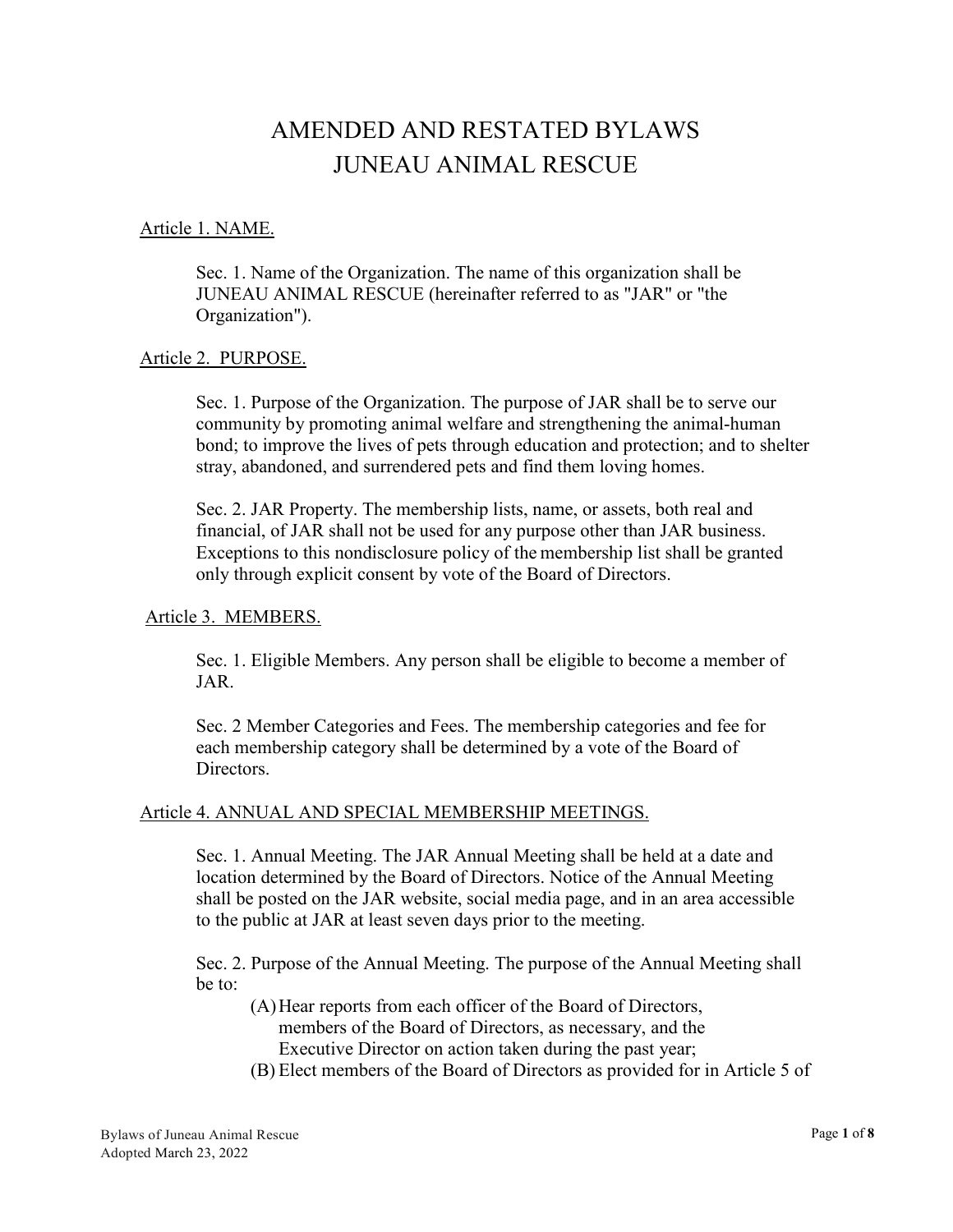these Bylaws;

- (C) Elect officers of the Board of Directors as provided for in Article 8 of these Bylaws; and
- (D)Conduct other business as necessary.

Sec. 3. Special Membership Meetings. The president of the Board of Directors shall call a special meeting of the membership upon a written request of fifteen voting members, or ten percent of the voting membership, whichever is greater, no later than 30 days after receipt of such request. The purpose of the meeting shall be stated in the written request. At least fifteen days' notice of the meeting shall be given to the members of JAR, in such manner as prescribed for notice of Annual Meetings. No business other than that for which the special meeting is called shall be transacted.

# Article 5. BOARD OF DIRECTORS.

Sec. 1. Number of Directors. The Board of Directors shall consist of no fewer than nine members and no more than thirteen members.

Sec 2. Duties in General. Members of the Board of Directors shall perform the duties prescribed by these Bylaws or by JAR.

Sec 3. Qualifications. Members of the Board of Directors shall be current members of JAR.

Sec. 4. Election of Board of Directors. Members of the Board of Directors shall be elected by vote of the Board of Directors at the Annual Meeting if a quorum of the Board of Directors is present. If a quorum is not present, the election shall occur at the next regular monthly meeting or at a special meeting, at the discretion of the president.

Sec. 5. Vacancies on the Board of Directors. The Board of Directors shall fill vacancies within its membership as soon as practical, except that the Board of Directors may choose not to fill vacancies if the remaining membership is at least nine members.

Sec. 6. Disqualifications for Membership. A spouse, relative, business partner, household member, employee or employer of a member of the Board of Directors, prior Executive Director, or a JAR staff person, may not be a member of the Board of Directors.

Sec. 7. Terms of Office. All members of the Board of Director are elected for a term of three years. The first term of a member of the Board of Directors elected to fill a vacancy as provided in Sec. 5 of this Article shall begin when they are re-elected at the next Annual Meeting.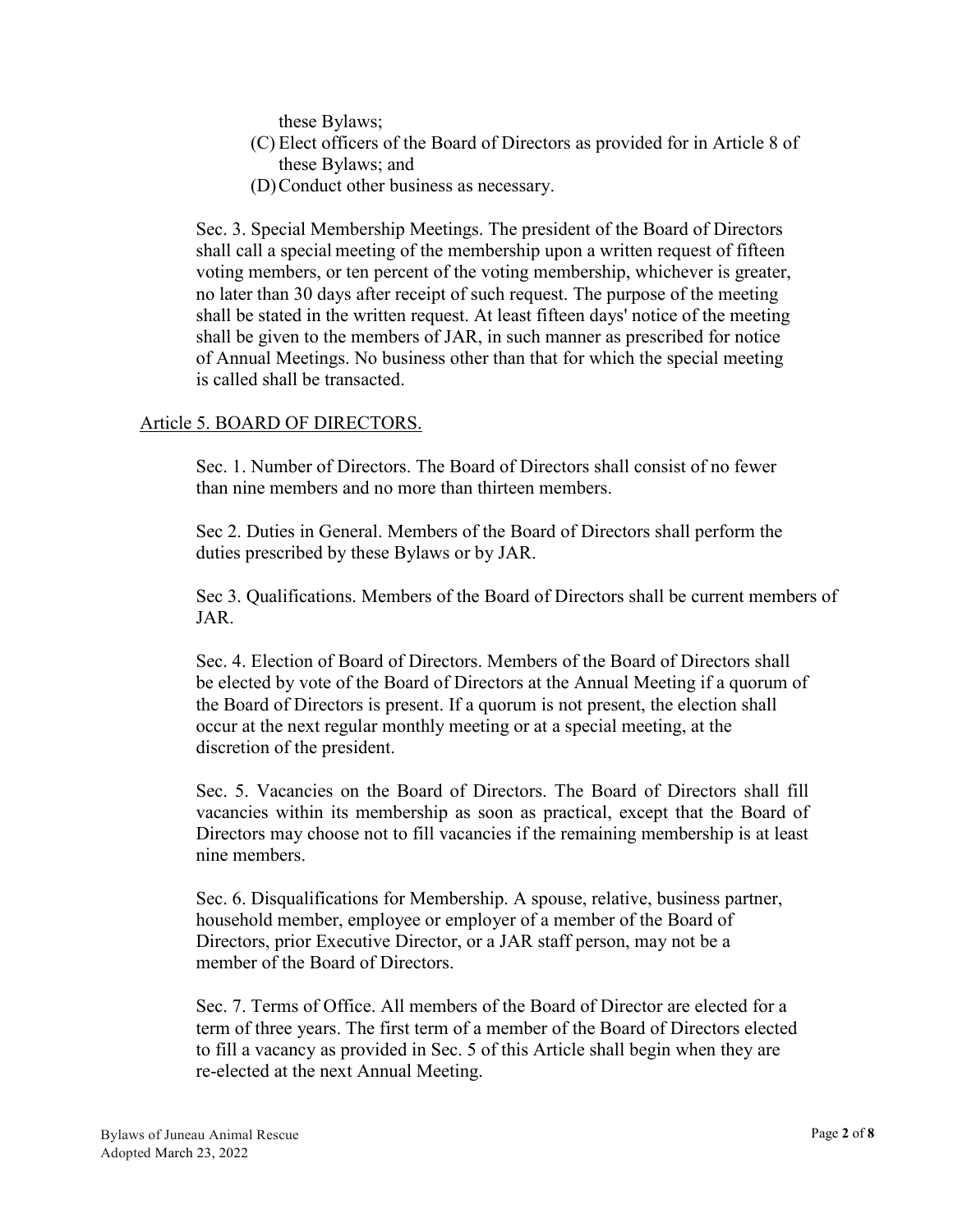Sec. 8. Term Limits. A Board member may serve two consecutive three year terms for a total of six years, subject to the provisions of Section 7 of this Article. A board member must take one year off before reapplying for election to the board. Term limits apply to all Board members elected after January 1, 2022.

Sec. 9. Ex Officio Members. Any previous Board member may serve as an Ex Officio member of the Board of Directors, if invited by a two-thirds (2/3) vote of current Board of Directors.

Sec. 10. Removal of Members of the Board of Directors. A member of the Board of Directors may be removed upon a two-thirds (2/3) vote of the Board of Directors whenever the best interests of JAR would be served by doing so. Any member of the Board of Directors with three consecutive unexcused absences from regular monthly meetings in a term year may be considered for removal by the Board of Directors.

Sec. 11. Action by Members of the Board of Directors. The act of a majority of the members of the Board of Directors present at a meeting or participating electronically at which a quorum is present shall be the act of the Board of Directors, except as otherwise provided elsewhere in these Bylaws or by Alaska nonprofit corporation law.

Sec. 12. Quorum of the Board of Directors. A quorum of the Board of Directors shall consist of a majority of members currently on the Board of Directors. In the event a quorum is not present at the monthly Board of Directors meeting, the president may call another meeting and must notify all members of the Board of Directors.

Sec. 13. Proxy Voting. Members of the Board of Directors who have an excused absence from a meeting may transfer their voting rights to another member of the Board of Directors for the purposes of one meeting only by providing written notice of the proxy to the president prior to the meeting for which the proxy is requested. The notice must state the specific actions for which the proxy is requested.

Sec. 14. Electronic Voting. The president of the Board of Directors can solicit an electronic vote at the request of any member of the Board of Directors through the use of a Unanimous Consent Resolution. A clearly stated motion must be sent to all members of the Board of Directors with clear instructions that this process requires unanimous consent of all members of the Board of Directors for the motion to pass. The Board of Directors shall adopt a policy for the electronic voting process.

# Article 6. BOARD OF DIRECTOR MEETINGS.

Sec. 1. Regular monthly meetings.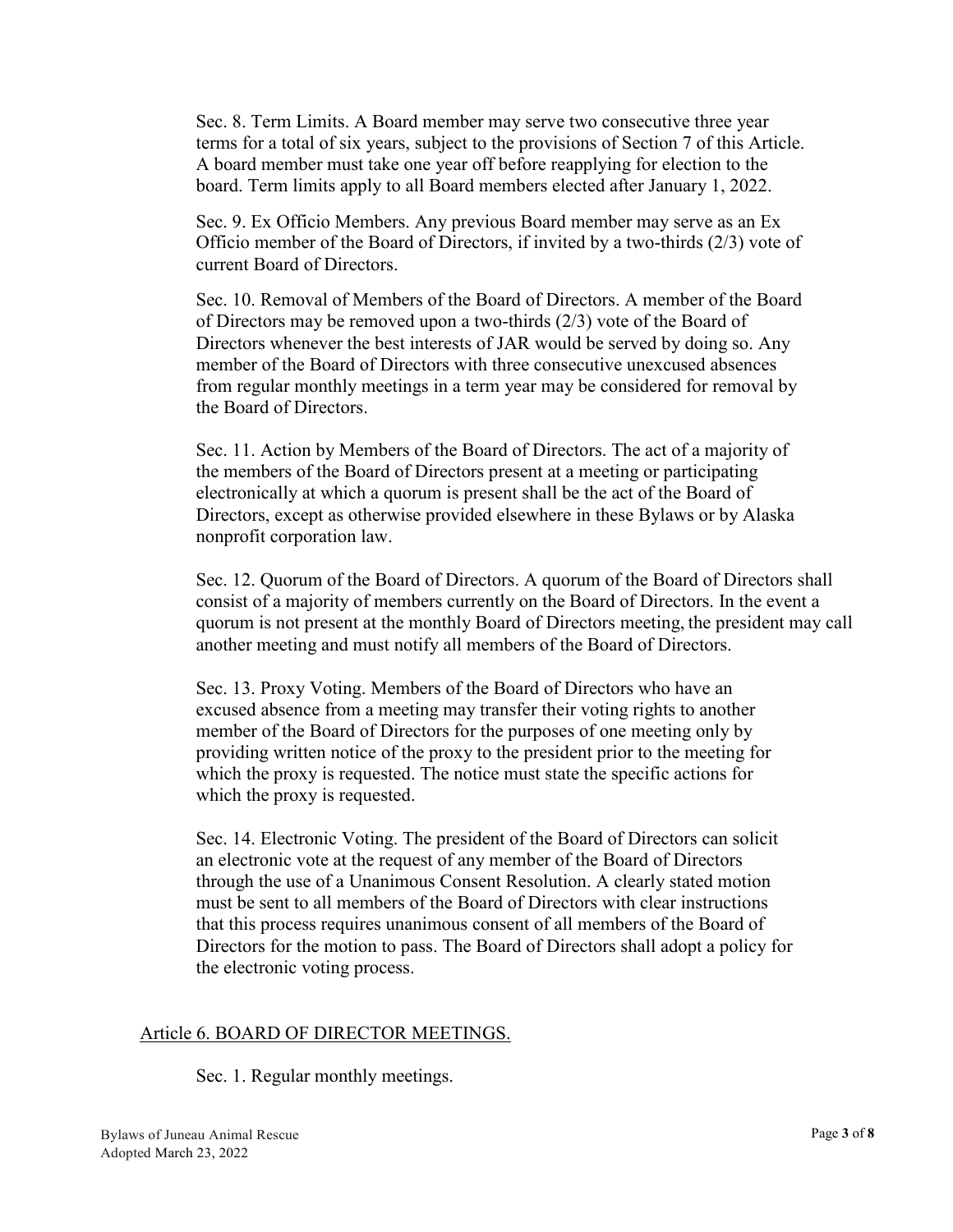- (A)The Board of Directors shall hold a public meeting on a regular monthly basis. Notice of each meeting shall be posted on the JAR website not less than seven calendar days before the date of the meeting.
- (B) The Board of Directors may establish or change the dates and locations of regularly scheduled meetings, with proper notice given to all members of the Board of Directors.
- (C) Meetings may be held electronically through any medium which allows for the attendees to hear one another and participate in all matters before the Board of Directors. Some or all of the members of the Board of Directors may participate remotely as provided herein.
- (D)The agenda of the regular monthly meeting shall include opportunity for public comment.
- Sec. 2. Open meetings.
	- (A)All meetings of the Board of Directors shall be open to the public. However all or a portion of a meeting may be closed to go into executive session when it is necessary to protect the confidentiality of the matters that will be considered there. Executive session meetings may be attended only by members of the Board of Directors, and any guests the Board of Directors invites to join the meeting. A member of the Board of Director may also be excluded from any portion of executive session meetings in which matters will be considered that present a conflict of interest for that member. The subject of such executive session shall be stated prior to the session and shall be limited to the stated matters.
	- (B) Nothing in these Bylaws shall prohibit members of the Board of Directors, singly or together, from discussing issues of JAR, but no action may be taken except at a properly called meeting that is approved by the Board of Directors, or through use of electronic voting as provided in Article 5.
- Sec. 3. Special meetings of the Board.
	- (A)Special meetings of the Board may be called by the president or at the written request of five members of the Board of Directors, within ten days of receipt by the president of such a request. No business other than that for which a special meeting is called shall be transacted.
	- (B) Notice of all special meetings of the Board of Directors may be given by email, by text, by telephone, or in person, at least two days prior to the meeting. Attendance of a member of the Board of Directors at a meeting constitutes a waiver of notice of the meeting, except when a member of the Board of Directors attends a meeting for the express purpose of objecting to the transaction of any business because the meeting is not lawfully called or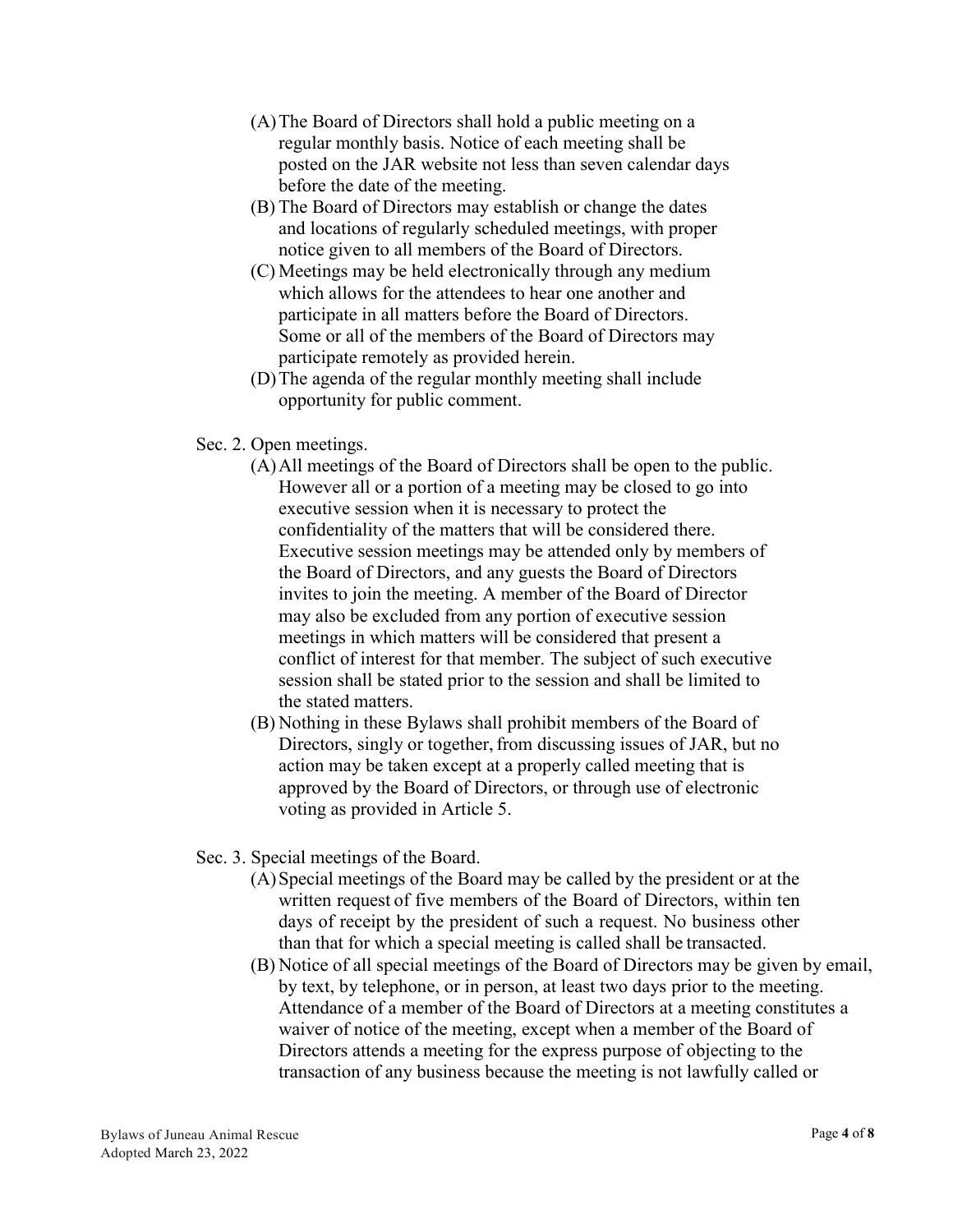convened. The business to be transacted or the purpose of a special meeting of the Board of Directors need not be specified in the notice of the meeting.

Sec. 4. Parliamentary Authority. The rules contained in the current edition of Roberts Rules of Order shall be the parliamentary authority for conducting meetings and corporate business.

## Article 7. BOARD OF DIRECTORS DUTIES.

Sec. 1. Duties. The Board of Directors shall carry out all lawful orders and instructions of JAR.

Sec. 2. Supervision. The Board of Directors shall have general supervision of the affairs of JAR between JAR's membership meetings.

Sec. 3. Conflict of interest.

- (A)A conflict of interest shall be declared in writing by any member of the Board of Directors who may profit from goods or services offered to JAR, by themselves, spouse, relative, business partner, household member, employee or employer of a member of the Board of Directors.
- (B) The written disclosure must be entered into the minutes and made known to members of the Board of Directors and the Executive Director.
- (C) If a conflict of interest exists, the description and cost of any purchase of goods or services by JAR or its Executive Director also must be entered in the minutes.

Sec. 4. Policy Setting. The Board of Directors shall be responsible for setting policies on issues that affect JAR. These include policies which are dictated by law and those which are requested by the Executive Director.

Sec. 5. Contracts. All contracts entered into on behalf of JAR must be authorized by the Board of Directors or the person or persons on whom such power may be conferred by the Board of Directors from time to time.

Sec. 6. Board of Directors Appointments. The Board of Directors may appoint committees, special boards, advisors, and make other appointments as deemed in the best interest of JAR.

## Article 8. BOARD OF DIRECTORS OFFICERS

Sec. 1. Duties of Officers. The officers of JAR and their duties are:

(A) President. The president shall preside at all meetings of the JAR Board of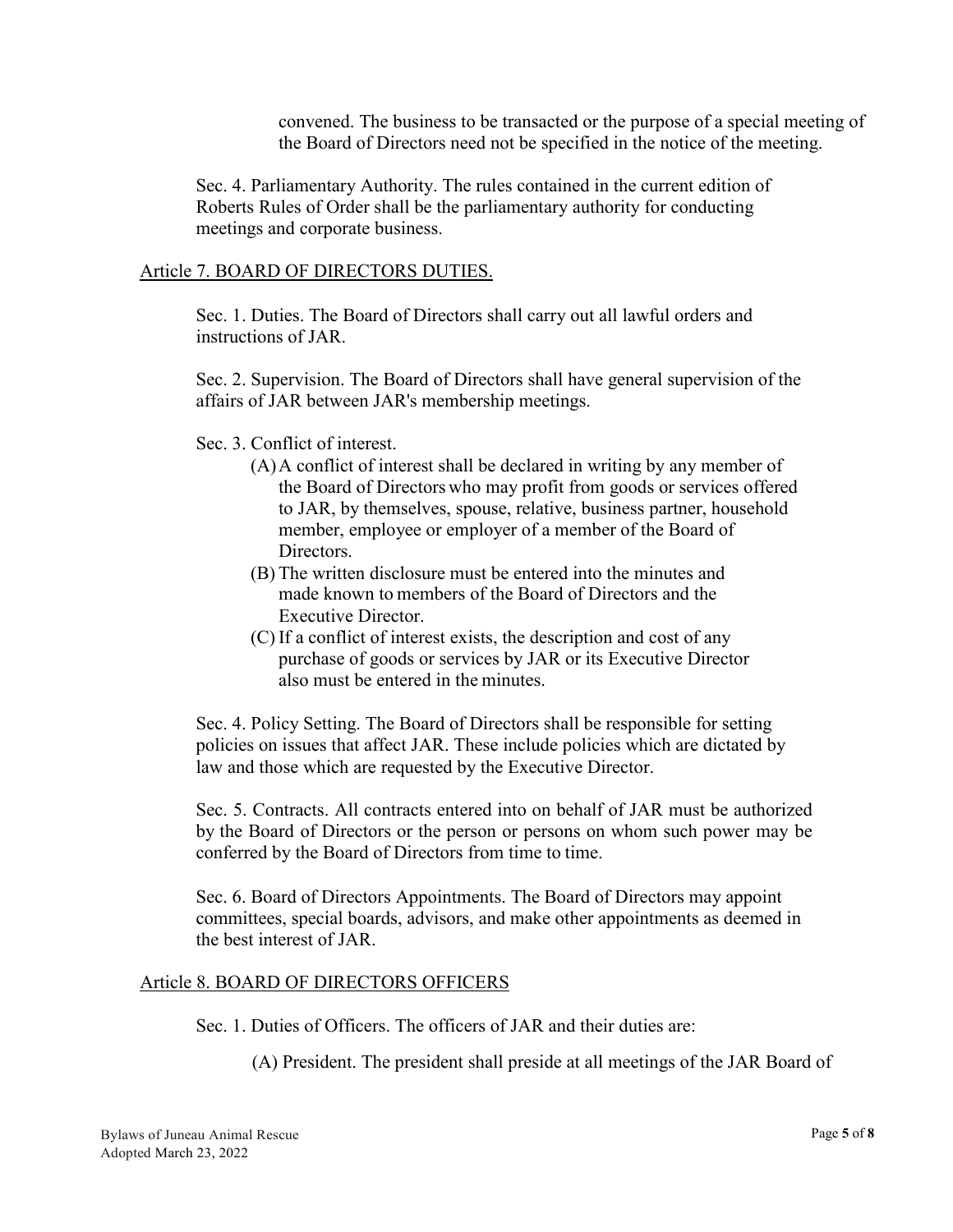Directors and shall be an ex officio member of all committees.

- (B) Vice President. The vice president shall assume and perform the duties of the president in the absence or disability of the president. In the event of the resignation, incapacity or death of the president, the vice-president shall be president for the remainder of the term.
- (C) Secretary. The secretary shall keep a written record of the minutes of all meetings of JAR and the Board of Directors. When so required, that person shall call roll of officers and members, notify officers and committees of their election and appointment, and assist the president in the preparation of the order of business.
- (D) Treasurer.
	- i. The treasurer shall propose long term financial goals and serve as chairperson of the Finance/Budget committee.
	- ii. The treasurer is responsible for reviewing and presenting financial reports provided by the Executive Director at regular monthly meetings, a financial statement published for the Annual Meeting, and an end-of-the- year financial statement suitable for local, state, and federal reporting purposes.

Sec. 2. Election of Officers. Officers shall be elected at each Annual Meeting by the Board of Directors from their own members by simple majority vote.

## Article 9. EXECUTIVE DIRECTOR.

Sec. 1. Executive Director Hiring and Duties. The Board of Directors shall hire an Executive Director and may enter into a contract with the Executive Director to carry out the day-to-day operations of JAR and other duties assigned by the Board of Directors.

Sec. 2. Job Description. The Board of Directors shall provide the Executive Director with a written job description defining the responsibilities and authority of the position. This job description shall be used by the Board of Directors to conduct an annual performance evaluation of the Executive Director.

Sec. 3. Temporary Appointment. In the event of the absence, resignation, or disability of the Executive Director, the Board of Directors shall appoint a person to temporarily fulfill the duties of the Executive Director.

## Article 10. ADVISORY COMMITTEES.

Sec. 1. Establishment and Disbandment Advisory Committees. At any time, the Board of Directors may establish or disband one or more Advisory Council(s) comprised of individuals who shall be appointed by the Board of Directors.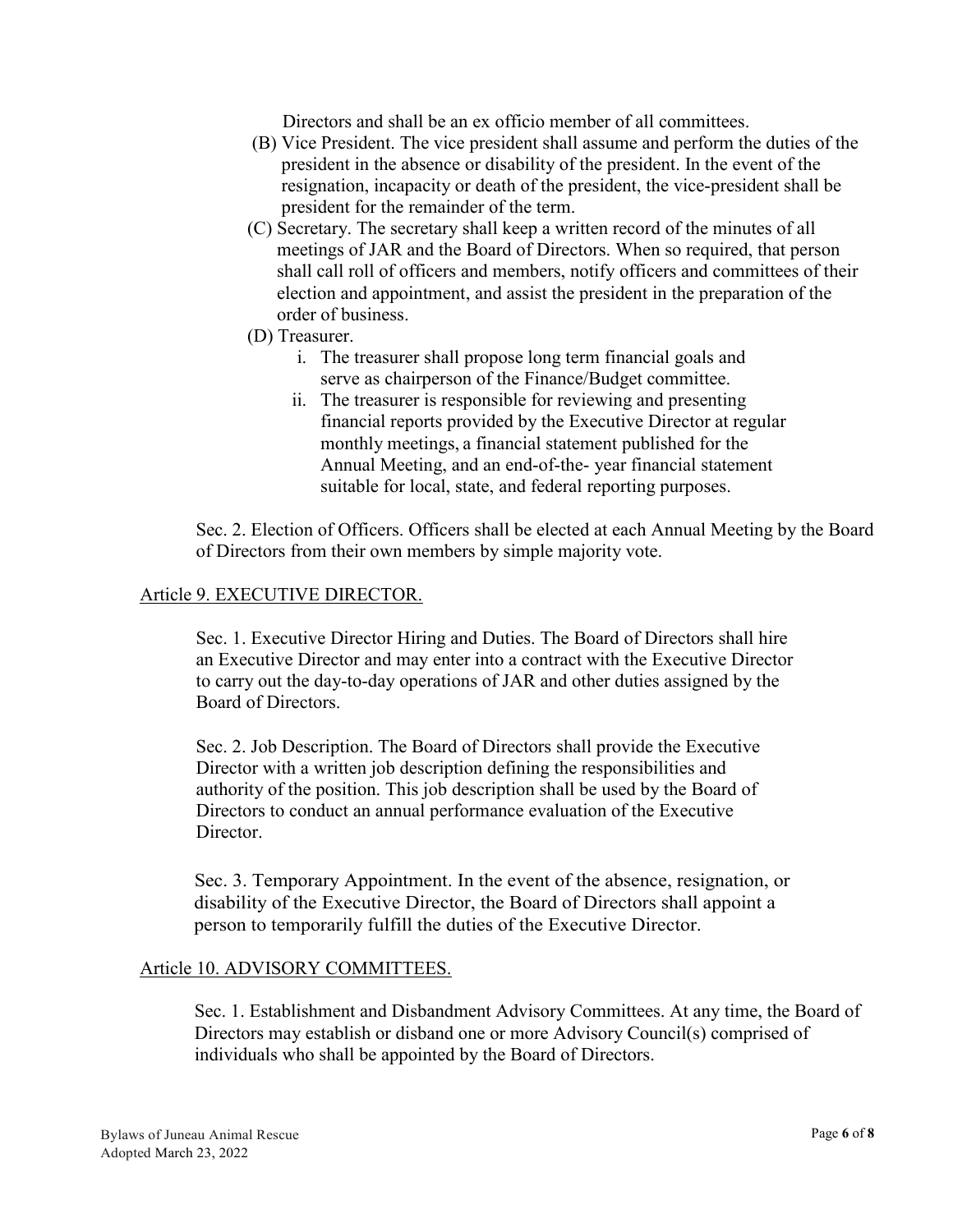Sec. 2. Purpose. The purpose of an Advisory Council is to advise, assist, advocate for, and support JAR in matters which will further JAR's mission.

Sec. 3. Attendance. Members of an Advisory Council may attend regular Board meetings, and may attend Executive Sessions and Special Meetings if requested by the Board of Directors. If requested by a committee chair, Advisory Council members may attend committee meetings. Advisory Council members are non-voting members of the Board of Directors and any committee.

Sec. 4. Committee Rules. Advisory Councils shall determine their own meeting rules and whether minutes shall be kept, subject to the Board's right to request reports as necessary. The Board of Directors may adopt rules for the governance of Advisory Councils not inconsistent with the provisions of these Bylaws.

# Article 11. CORPORATION ACCOUNTS.

Sec. 1. Fiscal Year. The JAR fiscal year will be from July 1 through June 30.

Sec. 2. Fiscal Policy. The Executive Director will present fiscal policies to the Board of Directors for adoption that implement reasonable security for all JAR accounts.

## Article 12. DISSOLUTION.

Sec. 1. Dissolution. JAR may be dissolved by a two-thirds (2/3) vote of the voting membership. All outstanding debts will be paid and remaining assets shall be given to an animal protective organization as shall be designated by the membership.

## Article 13. AMENDMENTS TO BYLAWS.

Sec. 1. Amendments. Amendments to these Bylaws may be adopted by the Board of Directors upon a two-thirds (2/3) vote of the members of the Board of Directors then in office.

# CERTIFICATE OF SECRETARY